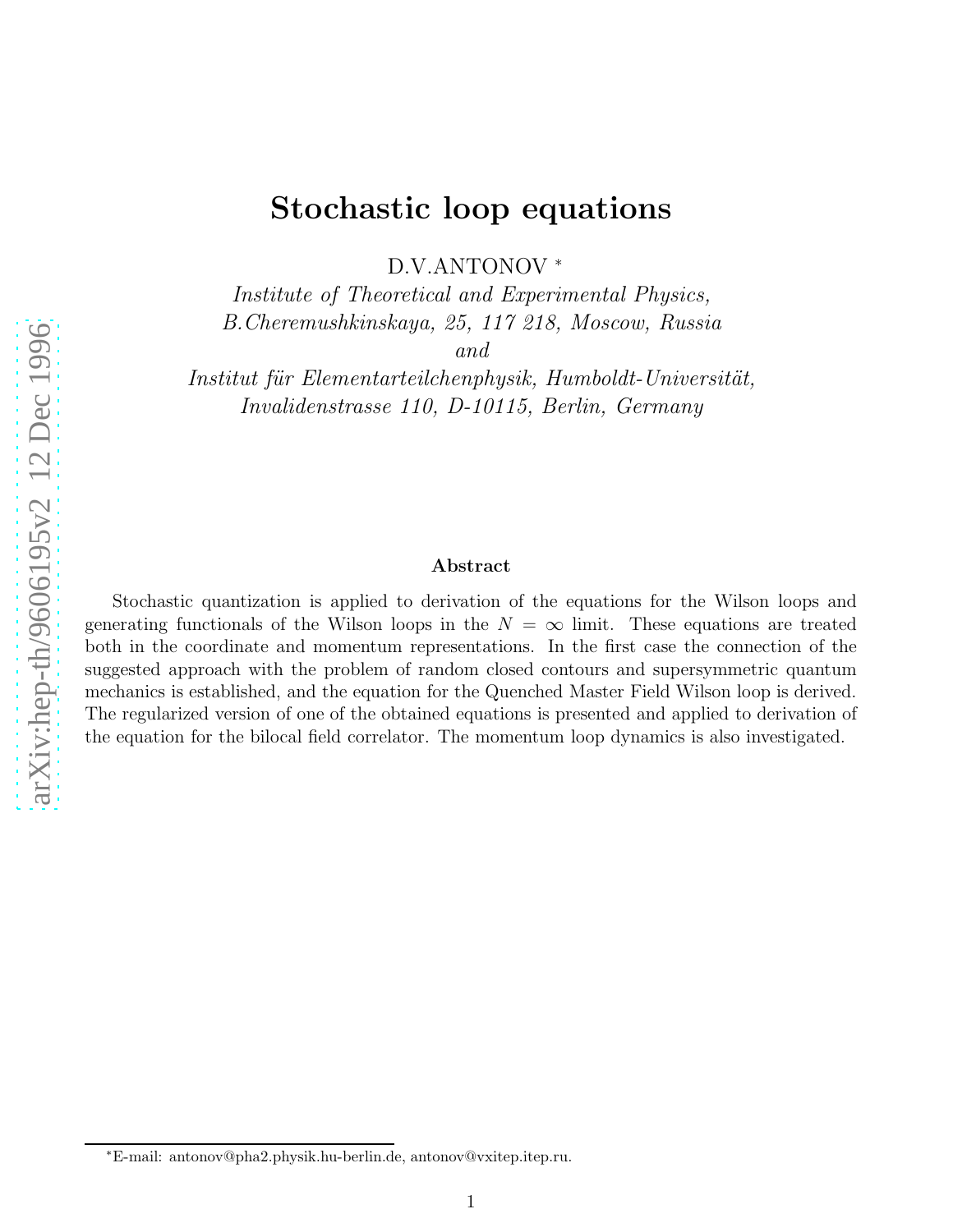## 1. Introduction

One of the possible ways of investigation of QCD is its reformulation in the space of all possible contours (the so-called loop space), when one considers gauge fields as chiral fields, defined on this space<sup>1,2</sup>. Loop equations (for a review see<sup>3</sup>) yield natural description of the confining phase of a gauge theory in terms of elementary excitations, which are nothing, but interacting closed strings<sup>4</sup>, and the main purpose of these equations is to choose in the large-N limit those of the free string theories, which describe gauge fields. This problem is not completely solved up to now, though several attempts to this direction are done (see for example<sup>5</sup>). Loop equations are known to be nonlinear Schwinger equations in functional derivatives, formulated, generally speaking, for the generating functionals of the Wilson averages<sup>6</sup>, and that is why the solution of these equations is a difficult mathematical problem, which nowadays is disentangled only in two dimensions<sup>7</sup> (notice also, that recently in 1+1 QCD the average of arbitrary number of Wilson loops on an arbitrary two-dimensional manifold was evaluated, and the relation to the string theory of maps was established<sup>8</sup>).

Recently alternative gauge-invariant equations were derived<sup>9</sup> using the stochastic quantization method<sup>10</sup> (for a review see<sup>11</sup>), and investigated in various field theories<sup>12</sup>. These equations are written not for Wilson loops, but for field correlators and therefore are closely connected to the Method of Vacuum Correlators<sup>13,14</sup> (for a review see<sup>15</sup>). The mathematical structure of the obtained equations is simpler than the structure of the loop equations, since the equations for correlators are just evolutionary integral-differential Volterra type-II ones. The derived system of equations for correlators is in some sense similar to the Bogolubov-Born-Green-Kirkwood-Ivon chain of equations for the Green functions in statistical mechanics<sup>16</sup>, connecting correlators with various number of fields, and therefore the complete information about the field theory under consideration is contained only in the full infinite set of equations. In order to obtain a closed system of equations one needs to exploit some kind of approximation. The irreducible field correlators (the so-called cumulants <sup>9</sup>,12,13,14,15,<sup>17</sup> vanish, when any distance between two points, in which the fields in the cumulant are defined, increases and therefore it occurs natural to cut the obtained infinite chain of equations, using as a parameter of the approximation the number of fields in the cumulant (see discussion in<sup>9</sup>). For example, in<sup>9,12</sup> the so-called bilocal approximation<sup>13,14,15</sup>, when all the cumulants higher than quadratic were neglected (which corresponded to the Gaussian stochastic ensemble of fields<sup>17</sup>), was exploited in order to investigate the obtained equations perturbatively both in the standard, non-gauge-invariant, and gauge-invariant ways, perform stochastic regularization, separate perturbative gluons′ contributions, include external matter fields and apply the suggested approach to quantization of classical solutions.

The aim of this paper is to apply the stochastic quantization method to derivation of equations for the Wilson loops in the  $N = \infty$  limit alternative to the familiar loop equations. After that, using the cumulant expansion<sup>9,12,13,14,15,17</sup>, one may get equations for correlators.

There are two types of equations for the Wilson loops, we are going to present. The equation of the first type, which will be investigated in Sections 2 and 3, is the evolutionary equation of the heat transfer form with the functional Laplacian standing for the ordinary one. This equation is true in the limit  $N = \infty$  for the arbitrary values of the Langevin time. It will be derived in Section 2 for a single non-averaged Wilson loop and then generalized to the case of the generating functional for the Wilson loops. After that we smear the functional Laplacian in the obtained equation, using the method, suggested  $\text{in}^{18}$ , and reduce the problem to the integral Volterra type-II (by the Langevin time) equation. It will be shown that the action, over which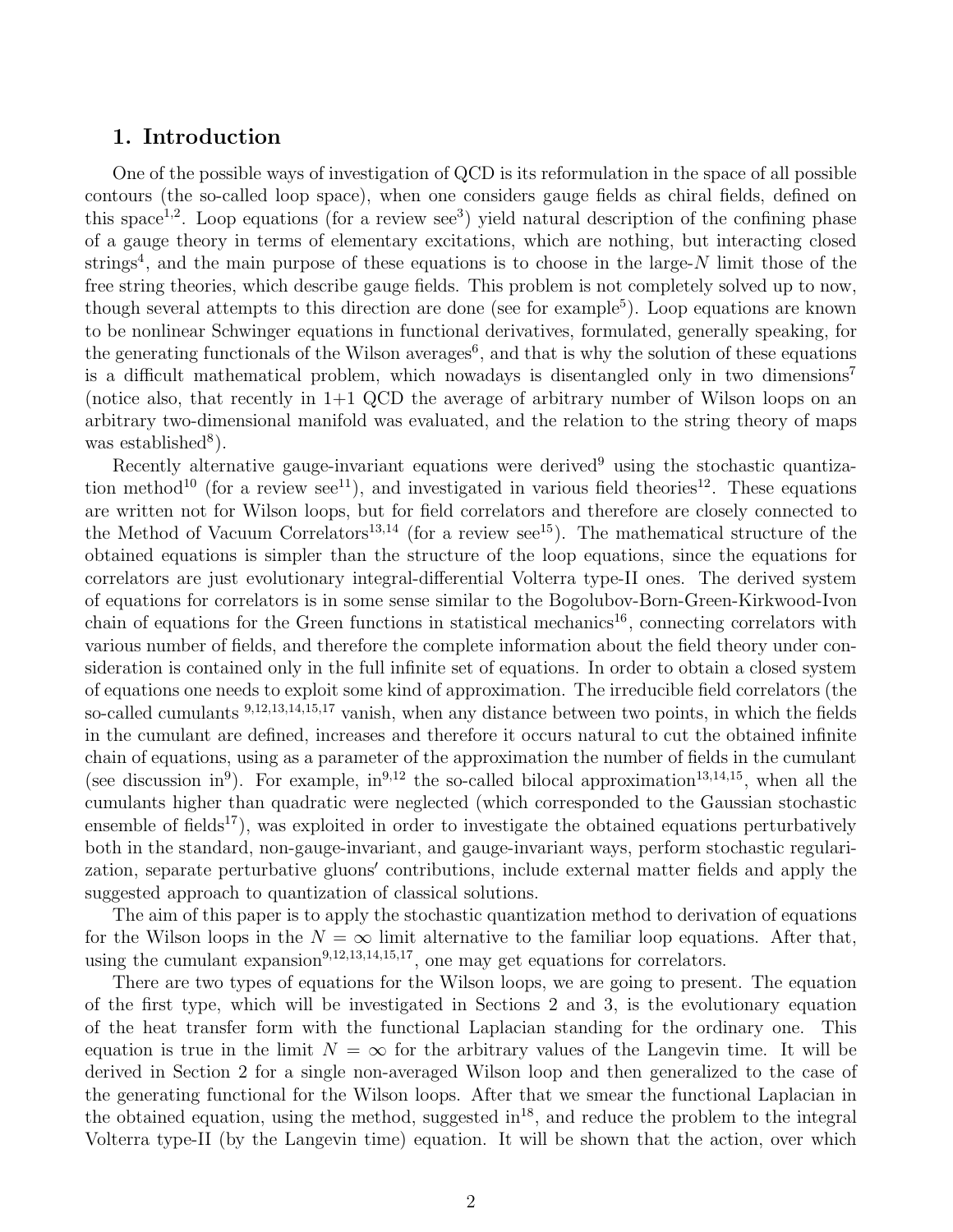we shall perform the averaging in order to invert the smeared functional Laplacian (which is the action of the Euclidean harmonic oscillator at finite temperature<sup>18</sup>), after performing the limiting procedure, which restores the reparametrization invariance, has a Gaussian form, and therefore for the problem under consideration the Langevin equation, where the role of the Langevin time plays the parameter of a contour, may be written. Thus we come to the problem of random closed paths<sup>2</sup>, which due to the fact that it may be described by the Langevin equation with the Langevin time being the proper time in the ensemble of contours is possible to be reduced<sup>11</sup> to the supersymmetric quantum mechanical problem<sup>19</sup>, so that the dynamics of this system is governed by the two Fokker-Planck Hamiltonians<sup>20,21</sup>, both of which survive (in contrast to the case considered in<sup>20</sup>), since one should not take the limit of the Langevin time tending to infinity. Also the equation for the Wilson loop of the Quenched Master Field<sup>22</sup> is derived in Section 2, and it is discussed that due to the discontinuities of the Wilson loop in the momentum representation<sup>23</sup> only the quenching prescription in the Langevin time direction yields nontrivial equation.

In Section 3 we rewrite the equation for the non-averaged Wilson loop in the momentum representation, using the methods suggested in $^{23,24}$ . We show that the role of the extra proper time introduced in<sup>23</sup>, in which the Wilson loop propagates and splits, is played by the Langevin time.

In Section 4 we investigate the equation of the second type, which is also true only in the  $N = \infty$  limit, but, in contrast to the equation of the first type, only in the asymptotical regime, when the Langevin time tends to infinity. This is the equation for the averaged Wilson loops, where the averaging is performed over the stochastic Gaussian noise fields, which is known to be equivalent at the Langevin time tending to infinity to the averaging with the gluodynamics action weight. However, it should be mentioned that since we work in the  $N = \infty$  limit and neglect all the insertions of the stochastic Gaussian noise fields into the Wilson loop, this equation does not reproduce planar graphs. Up to now we do not know an equation for the averaged Wilson loops alternative to the familiar loop one, which reproduce correctly the planar graphs in the large- $N$ limit, where the functional Laplacian may be replaced by the operator of differentiation by the Langevin time.

The equation obtained is then also generalized to the case of the generating functional<sup>6</sup> for the averaged Wilson loops, which provides Veneziano topological expansion<sup>25</sup>, and rewritten in the momentum representation. Then we regularize the equation in the coordinate representation, using the method suggested in<sup>26</sup>, after which it occurs to be defined on the space of smooth closed contours, to which one can apply the nonabelian Stokes theorem and the cumulant expansion. While integrated over the Langevin time  $t$ , this ultraviolet-regularized equation with the properly chosen t-dependent momentum cut-off yields the expression for the one-gluon-exchange diagram, where the perturbative gluon′ s propagator is written in the Feynman-Schwinger path integral representation<sup>14</sup>, and the Langevin time plays the role of the Schwinger proper time. Finally we use the obtained regularized equation in order to derive the equation for the bilocal correlator, whose Kronecker structure is supposed to be given.

The main results of the paper are summarized in the Conclusion.

# 2. Investigation of the heat transfer type equation in the coordinate representation

We shall start with the Langevin equation<sup>10,11</sup>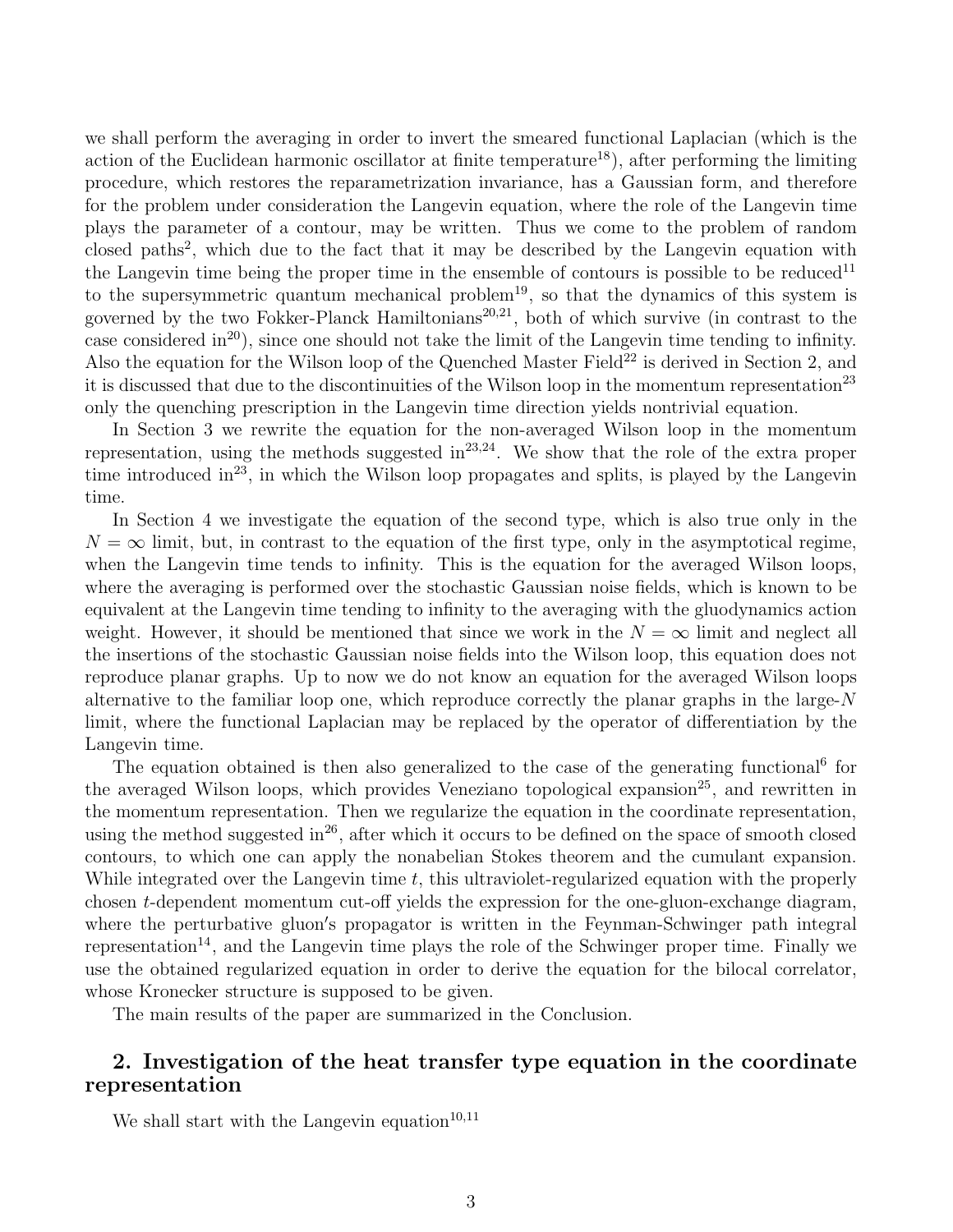$$
\dot{A}^a_\mu = (\nabla_\lambda F_{\lambda \mu})^a - ig \eta^a_\mu,\tag{1}
$$

where  $\nabla_{\mu} = \partial_{\mu} + [A_{\mu}, \cdot]$  is the adjoint covariant derivative,  $F_{\mu\nu} = \partial_{\mu}A_{\nu} - \partial_{\nu}A_{\mu} + [A_{\mu}, A_{\nu}]$  is a strength tensor of the gluonic field,  $g = \sqrt{\frac{\lambda}{N}}$  $\frac{\lambda}{N}$ , where  $\lambda$  is the bare coupling, which remains finite while performing the  $\frac{1}{N}$  expansion, and  $\eta^a_\mu$  is a stochastic Gaussian noise field.

Let us introduce the following loop functional of the Stokes type

$$
\Psi_{\eta}(C, t) = \frac{1}{N} tr T \operatorname{P} exp \oint_{C} dz_{\mu} \left( A_{\mu}(z, t) + ig \int_{0}^{t} dt' \eta_{\mu}(z, t') \right) \equiv
$$
\n
$$
\equiv \frac{1}{N} tr \lim_{\Delta t_{i}, \Delta z_{j} \to 0} \prod_{i} \left( 1 + \Delta t_{i} \sum_{j} (\Delta z_{j})_{\mu} (2A_{\mu}(z_{j}, t_{i}) \delta(t_{i} - t) + ig \eta_{\mu}(z_{j}, t_{i})) \right).
$$

Here in addition to the usual P-ordering we have introduced T-ordering because of the second term in the exponent, which contains  $t$ -integration.

Differentiating  $\Psi_{\eta}(C, t)$  by the Langevin time one gets by virtue of (1) the following equation

$$
\dot{\Psi}_{\eta}(C,t) = \frac{1}{N}tr \oint_{C} dx_{\mu} (\nabla_{\lambda} F_{\lambda \mu}(x)) T \ P exp \oint_{C} dz_{\mu} \left( A_{\mu}(z,t) + ig \int_{0}^{t} dt' \eta_{\mu}(z,t') \right) =
$$
\n
$$
= \frac{1}{N} tr \oint_{C} dx_{\mu} (\nabla_{\lambda} F_{\lambda \mu}(x)) \left( \phi(C,t) + ig \oint_{C} dz_{\mu} \phi(C_{x_{0}z},t) \int_{0}^{t} dt' \eta_{\mu}(z,t') \phi(C_{zx_{0}},t) -
$$
\n
$$
-g^{2} \oint_{C} dz_{\mu} \oint_{C} dy_{\nu} \phi(C_{x_{0}z},t) \int_{0}^{t} dt' \eta_{\mu}(z,t') \phi(C_{zy},t) \int_{0}^{t} dt'' \eta_{\nu}(y,t'') \phi(C_{yx_{0}},t) + ... \right),
$$
\n(2)

where  $\phi(C_{xy}, t) \equiv P \exp \int_{C_{xy}}$  $dz_{\mu}A_{\mu}(z, t)$ , and  $x_0$  is an arbitrary but fixed point belonging to the contour  $C$ .

It was proved in<sup>6</sup> that the  $\frac{1}{N}$  expansion corresponded to the WKB approximation around the "classical" field in the effective scalar theory in the loop space. We see that this is really the case according to equation  $(2)$  since in the stochastic quantization method<sup>10,11</sup> the degree of quantum correction of the grand ensemble of fields  $A^a_\mu$  and  $\eta^a_\mu$  is determined through the maximal number of the noise fields entering the physical quantity under consideration, and on the right-hand side of equation (2) any new term of the  $\frac{1}{N}$  expansion gives rise to the additional power of the noise field.

In what follows we shall derive and investigate the equation for the pure "classical" field in the loop space  $\Psi(C, t) = \frac{1}{N} tr \phi(C, t)$  corresponding to  $N = \infty$ . This equation reads

$$
\dot{\Psi}(C,t) = \oint_C dx_\mu \partial_\lambda^x \frac{\delta}{\delta \sigma_{\lambda \mu}(x)} \Psi(C,t), \quad t < +\infty,
$$
\n(3)

where  $\partial_{\lambda}^{x(\sigma)} \equiv$ σ $\int_0^{+0}$ σ−0  $d\sigma' \frac{\delta}{\delta x_\lambda(\sigma')}$ .

Notice that equation (3) is true for an arbitrary  $t < +\infty$ , and from the mathematical point of view it is a homogeneous functional heat transfer equation (which means that the loop space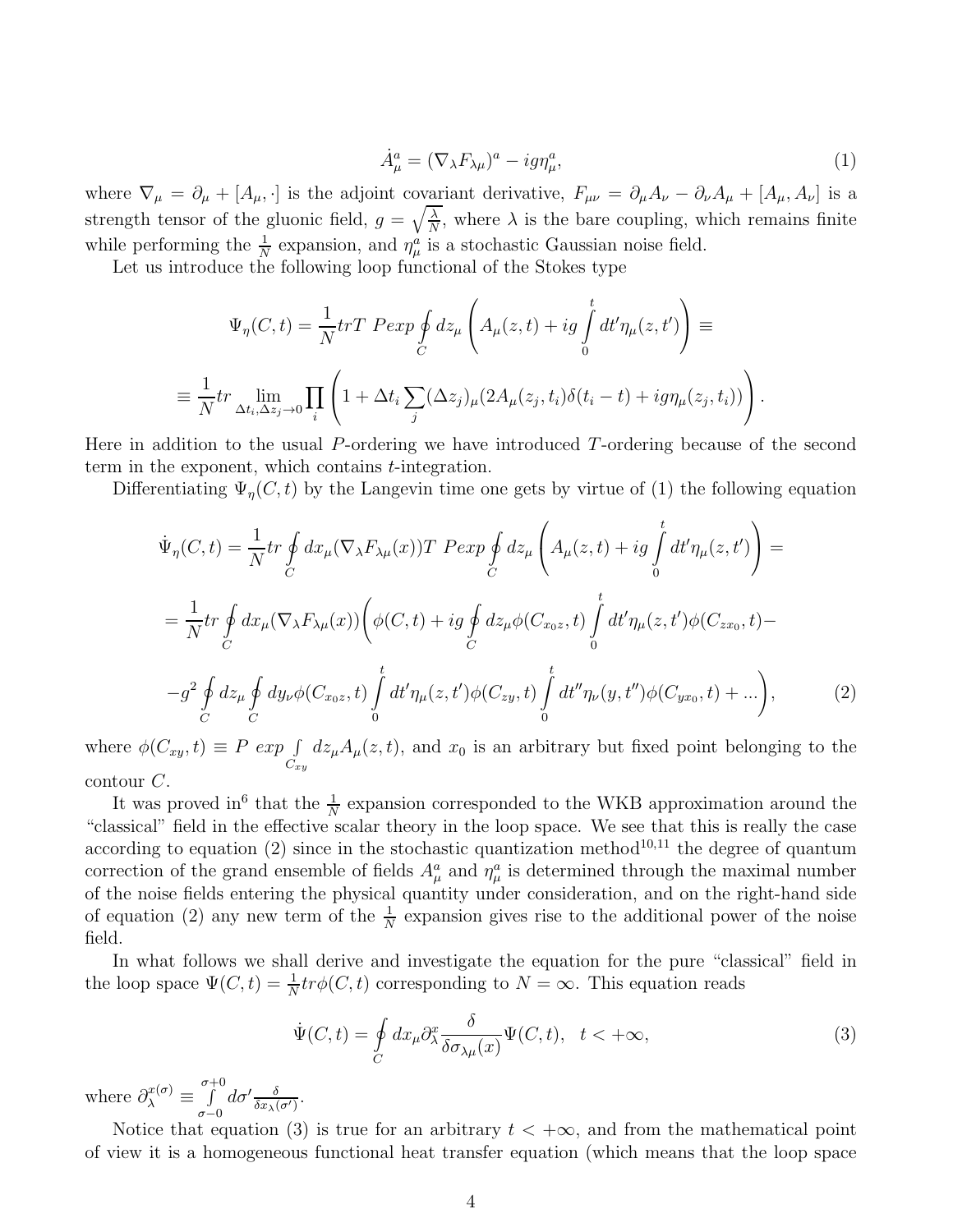Laplacian stands there for the ordinary one), while the loop equation in the  $N = \infty$  limit is an inhomogeneous functional Laplace one.

Using equation (3) one can easily write an equation for the generating functional of the Wilson loops

$$
Z(J(C)) = exp\left(\sum_C J(C)\Psi(C)\right),\,
$$

where the sum over the loops is defined as follows<sup>6</sup>

$$
\sum_{C} f(C) = \int_{+0}^{+\infty} \frac{dT}{T} \int_{x(0) = x(T)} Dx(\alpha) f(x(\alpha)).
$$

This equation reads

$$
\frac{\partial}{\partial t} \frac{\delta Z}{\delta J(C)} = \oint_C dx_\mu \partial_\lambda^x \frac{\delta}{\delta \sigma_{\lambda \mu}(x)} \frac{\delta Z}{\delta J(C)} + \sum_{C'} J(C') \oint_{C'} dz_\mu \partial_\lambda^z \frac{\delta}{\delta \sigma_{\lambda \mu}(z)} \frac{\delta^2 Z}{\delta J(C) \delta J(C')} \tag{4}
$$

and does not depend on N explicitly. We shall see in Section 4 that this dependence appears in the equation for the generating functional of the averaged Wilson loops, which describes an "open string" with quarks at the ends. This equation will correspond to the Veneziano topological  $expansion^{6,25}$ .

Let us now perform the smearing of the functional Laplacian, standing on the right-hand side of equation (3), by making use of the method suggested in<sup>18</sup>. It may be done via performing the polygon discretization procedure and then going to the continuum limit or directly using the continuum smearing without any reference to the polygon discretization. This smearing implies that one replaces the functional Laplacian

$$
\Delta \equiv \oint_C dx_\mu \partial_\lambda^x \frac{\delta}{\delta \sigma_{\lambda \mu}(x)} = \int_0^1 d\sigma \int_{\sigma - 0}^{\sigma + 0} d\sigma' \frac{\delta}{\delta x_\mu(\sigma')} \frac{\delta}{\delta x_\mu(\sigma)}
$$

with the smeared one

$$
\Delta^{(G)} = \int_{0}^{1} d\sigma \ v.p. \int_{0}^{1} d\sigma' G(\sigma - \sigma') \frac{\delta}{\delta x_{\mu}(\sigma')} \frac{\delta}{\delta x_{\mu}(\sigma)} + \Delta,
$$
\n(5)

where  $G(\sigma - \sigma')$  is a smearing function, and the first term on the right-hand side of equation (5), which involves the principal-value integral, is an operator of the second order (does not satisfy the Leibnitz rule in contrast to the operator  $\Delta$ ) and reparametrization noninvariant. The averaging over the loops  $\xi(\sigma)$  is defined as follows

$$
\langle F[\xi] \rangle_{\xi}^{(G)} = \frac{\int_{\xi(0) = \xi(1)} D\xi e^{-S} F[\xi]}{\int_{\xi(0) = \xi(1)} D\xi e^{-S}},\tag{6}
$$

where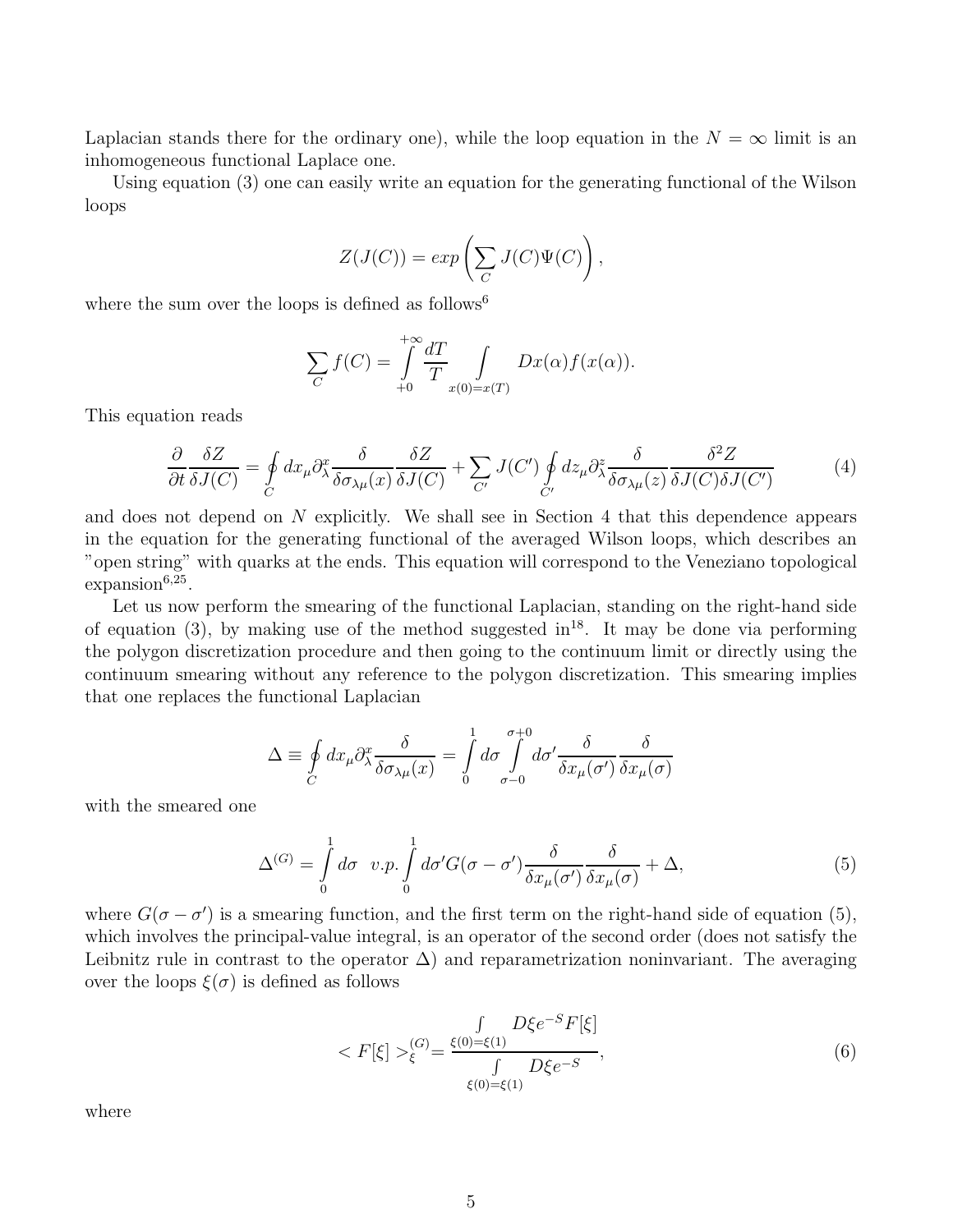$$
S = \frac{1}{2} \int_{0}^{1} d\sigma \int_{0}^{1} d\sigma' \left( \xi(\sigma) G^{-1}(\sigma - \sigma') \xi(\sigma') \right), \tag{7}
$$

and  $G^{-1}$  is an inverse operator. For the simplest case

$$
G(\sigma - \sigma') = e^{-\frac{|\sigma - \sigma'|}{\varepsilon}}, \quad \varepsilon \ll 1
$$

the action (7) reduces to the action of the Euclidean harmonic oscillator at finite temperature<sup>18</sup>

$$
S = \frac{1}{4} \int_{0}^{1} d\sigma \left( \varepsilon \dot{\xi}^{2}(\sigma) + \frac{1}{\varepsilon} \xi^{2}(\sigma) \right), \tag{8}
$$

which may be recovered from the discretized action, when the number of vertices of the polygon, which approximates the loop, tends to infinity. The contribution of the first term on the right-hand side of equation (5) is of the order  $\varepsilon$  for smooth contours since the region  $|\sigma - \sigma'| \sim \varepsilon$  is essential in the integral over  $d\sigma'$ . Hence when  $\varepsilon$  tends to zero, this term vanishes, reparametrization invariance restores, and  $\Delta^{(G)} \to \Delta$ .

Thus equation (3) takes the form

$$
\Delta^{(G)}\Psi[x,t] = \dot{\Psi}[x,t],\tag{9}
$$

where  $x = x(\sigma)$  is the position vector of the contour C. Using the equation of motion

$$
\langle \xi_{\mu}(\sigma) F[\xi] \rangle_{\xi}^{(G)} = \int_{0}^{1} d\sigma' G(\sigma - \sigma') \langle \frac{\delta F[\xi]}{\delta \xi^{\mu}(\sigma')} \rangle_{\xi}^{(G)},
$$

which follows from the oscillator action  $(8)$ , one can solve equation  $(9)^{18}$  with the condition  $\Psi[0, t] = 1$ . Integrating over the Langevin time we arrive at the following equation

$$
\int_{0}^{t} dt' \Psi[x, t'] + \frac{1}{2} \int_{0}^{+\infty} d\gamma \left( \langle \Psi[x + \sqrt{\gamma} \xi, t] \rangle_{\xi}^{(G)} - \langle \Psi[\sqrt{\gamma} \xi, t] \rangle_{\xi}^{(G)} \right) =
$$
\n
$$
= t + \frac{1}{2} \int_{0}^{+\infty} d\gamma \left( \langle \Psi[x + \sqrt{\gamma} \xi, 0] \rangle_{\xi}^{(G)} - \langle \Psi[\sqrt{\gamma} \xi, 0] \rangle_{\xi}^{(G)} \right), \tag{10}
$$

which is the integral Volterra type-II one by the Langevin time, and the dependence on the initial conditions is put to the right-hand side.

Finally let us go to the limit  $\varepsilon \to 0$  in order to restore the reparametrization invariance of equation (10). Then performing the rescaling  $\zeta = \frac{\xi}{\sqrt{2}}$  $\frac{1}{\epsilon}$ , we see that the averaging in both sides of equation (10) becomes Gaussian with the action  $S = \frac{1}{4}$  $\frac{1}{4}$  $\int_{0}^{1}$  $\boldsymbol{0}$  $d\sigma\zeta^2(\sigma)$ . It means that we come to the problem of motion of random closed paths, which occurs to be described by the Langevin equation, where the role of the Langevin time plays the parameter of the contour (i.e. the proper time in the loop space). The problem of random closed contours was investigated in<sup>2</sup>, where it was shown that the number of contours of the length T was given by the formula

$$
dN(T) = \frac{dT}{T}T^{-\frac{D}{2}}e^{-\frac{cT}{\epsilon}},
$$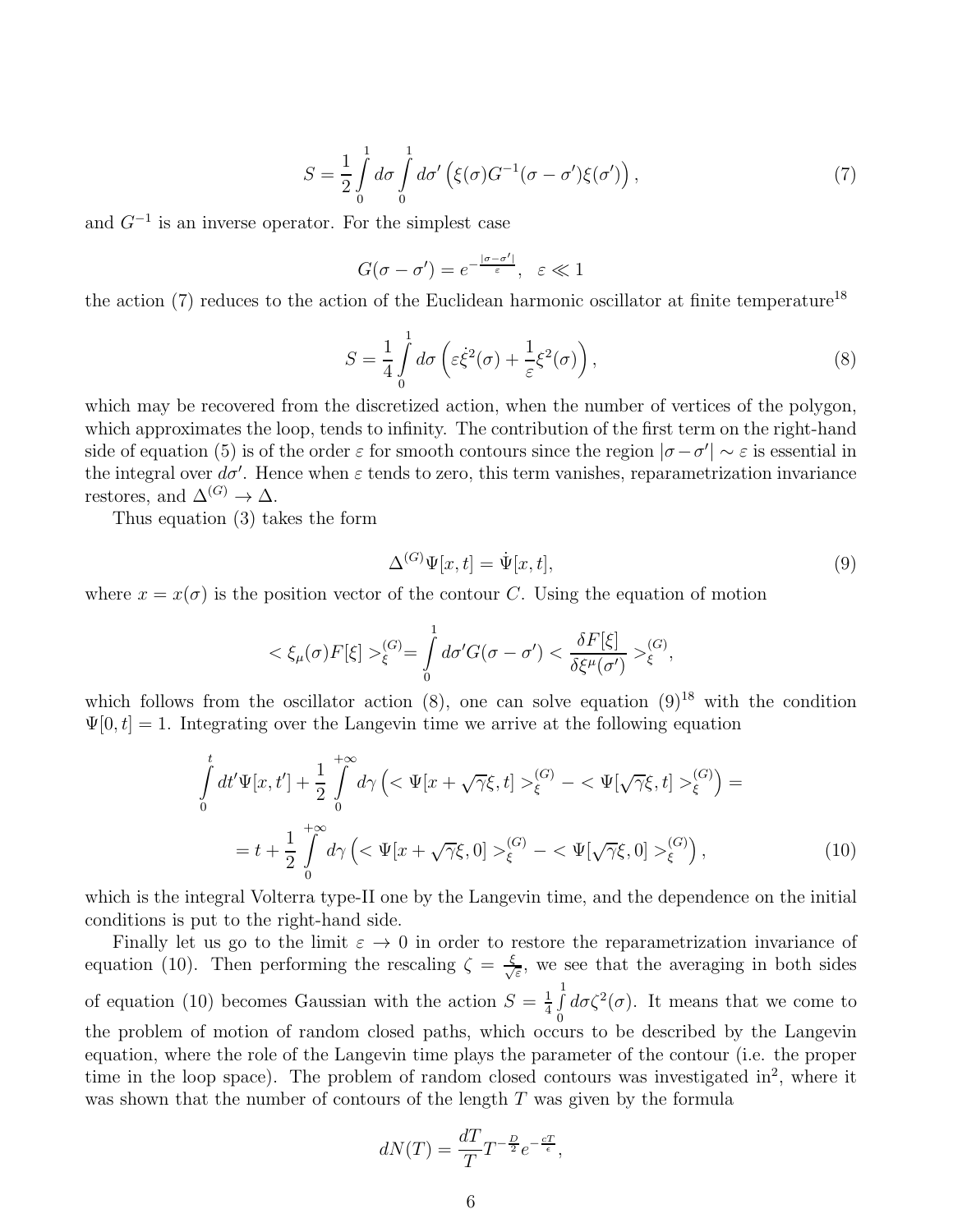where D was the dimension of the space-time, c was some constant, and  $\epsilon$  was a cut-off parameter.

Within our approach we reduced this problem to the Langevin equation, written in the proper time of the system under consideration. Therefore it is equivalent<sup>11</sup> to the supersymmetric quantum mechanical problem<sup>19</sup>. Namely if one writes down in components the equation of the Brownian motion of a classical particle in a heat bath, which describes the evolution of the position vector of a contour,

$$
\frac{\partial x}{\partial \sigma} = -\frac{\delta S}{\delta x} + \eta,
$$

then making the change of variables  $\eta \to x$  in the partition function for the Langevin dynamics, we obtain the following effective Lagrangian

$$
\mathcal{L}_{eff.} = \frac{1}{2}\dot{x}^2 + \frac{1}{2}\dot{x}V + \frac{1}{8}V^2 - \bar{\psi}\left(\frac{\partial}{\partial\sigma} + \frac{1}{2}V'\right)\psi,
$$

where "  $\therefore$  "  $\equiv \frac{\partial}{\partial \sigma}$ ," ' "  $\equiv \frac{\delta}{\delta x}$ ,  $V \equiv S'$ . In order to have a closed supersymmetry algebra, one needs to introduce an auxiliary field D:

$$
\mathcal{L} = \frac{1}{2}\dot{x}^2 - \frac{1}{2}D^2 - \frac{1}{2}DV - \bar{\psi}\left(\frac{\partial}{\partial\sigma} + \frac{1}{2}V'\right)\psi,\tag{11}
$$

so that the action, corresponding to (11), is invariant under the supersymmetry transformations

$$
\delta x = \bar{\varepsilon}\psi - \bar{\psi}\varepsilon, \quad \delta D = \bar{\varepsilon}\dot{\psi} + \bar{\psi}\varepsilon, \quad \delta \psi = (\dot{x} + D)\varepsilon, \quad \delta \bar{\psi} = \bar{\varepsilon}(\dot{x} - D).
$$

The dynamics of the system may be shown<sup>20,21</sup> to be governed by the two Fokker-Planck Hamiltonians

$$
H^{\pm} = -\frac{1}{2}\frac{\delta^2}{\delta x^2} + \frac{1}{8}V^2 \pm \frac{1}{4}V',
$$

where the Hamiltonian  $H^-$  corresponds to the propagation forward in the Langevin time  $\sigma$ , and  $H^+$ corresponds to the backward propagation. The existence of the two Fokker-Planck Hamiltonians is a consequence of the supersymmetry. However it should be emphasized that while in the usual causal interpretation of the Langevin equation, which requires propagation forward in the Langevin time, in the equilibrium limit only the forward dynamics survives since only the zero ground state of  $H^-$  contributes, and  $H^+$  has strictly positive eigenvalues<sup>20</sup>, in our model it is not the case, because one should not take the limit  $\sigma \to +\infty$ . Therefore the dynamics of the system is governed by both the forward and backward Hamiltonians.

To conclude this Section, we obtain the equation for the Quenched Master Field<sup>22</sup> Wilson loops. The important property of the Wilson loops in the momentum representation is the presence of finite discontinuities induced by the emission and absorption of gluons<sup>23</sup>

$$
\Delta p_{\mu}(s_i) = p_{\mu}(s_i + 0) - p_{\mu}(s_i - 0),
$$

and therefore only quenching in the Langevin time direction is valid

$$
A_{\mu}^{ab}(x,t) = e^{i(p_{5a} - p_{5b})t} \bar{A}_{\mu}^{ab}(x), \quad \eta_{\mu}^{ab}(x,t) = e^{i(p_{5a} - p_{5b})t} \bar{\eta}_{\mu}^{ab}(x),
$$

where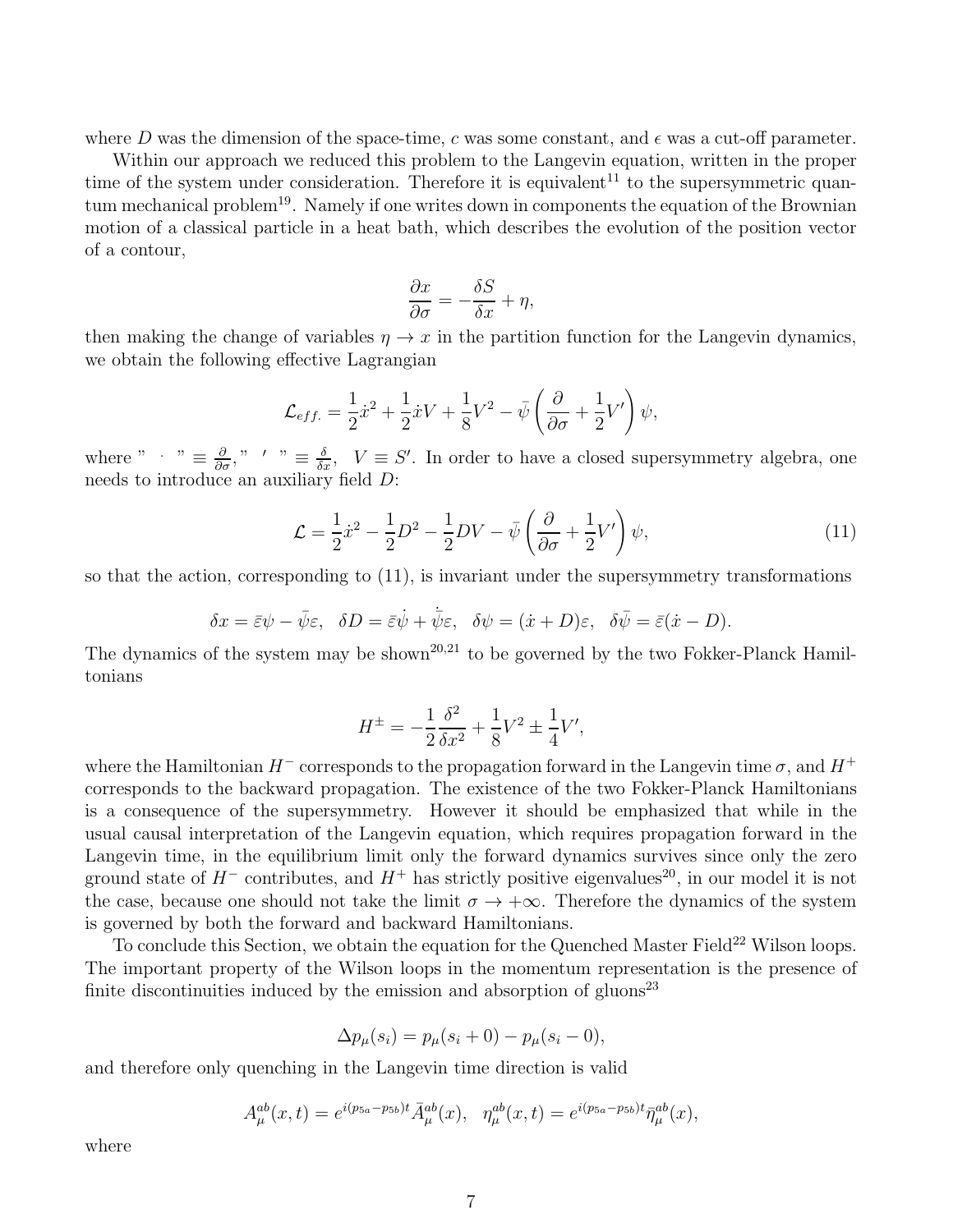$$
\langle \bar{\eta}_{\mu}^{ab}(x)\bar{\eta}_{\nu}^{cd}(y)\rangle = 2\frac{\Lambda_5}{2\pi}\delta^{bc}\delta^{ad}\delta_{\mu\nu}\delta(x-y).
$$

Introducing a new loop functional

$$
\Omega(C,t) = \frac{1}{N} tr \oint_C dx_\mu P\left(B_\mu(x,t) exp \oint_C dy_\lambda A_\lambda(y,t)\right),
$$

where  $B_{\mu}^{ab}(x,t) = i(p_{5a} - p_{5b})A_{\mu}^{ab}(x,t)$ , we obtain from (3), performing the smearing of the functional Laplacian as it has been done above, the following equation for the loop functionals  $\Psi$  and Ω:

$$
\Psi[x,t] = 1 - \frac{1}{2} \int_{0}^{+\infty} d\gamma \left( \langle \Omega[x + \sqrt{\gamma} \xi, t] \rangle_{\xi}^{(G)} - \langle \Omega[\sqrt{\gamma} \xi, t] \rangle_{\xi}^{(G)} \right).
$$

#### 3. Heat transfer type equation in the momentum representation

In this Section we shall rewrite equation (3) in the momentum representation in order to investigate free momentum loop dynamics in the Langevin time. During this free motion the loop behaves as a collection of free particles, while the loops′ collisions, at which momenta are rearranged between particles, which means that the loops split, will be considered in the next Section.

The loop functional in the momentum representation is defined as follows<sup>23,24</sup>:

$$
\Psi(P,t) = \int DCexp\left(i \int_C p_\mu dx_\mu\right) \Psi(C,t).
$$

Using the representation

$$
\Delta = \int_{0}^{1} ds_1 \int_{s_1-0}^{s_1+0} ds_2 \frac{\delta^2}{\delta x_\mu(s_1) \delta x_\mu(s_2)}
$$

for the functional Laplacian and following the procedures suggested in  $23,24$ , one gets from equation (3) two equations, which describe the free propagation of the momentum loop:

$$
\dot{\Psi}(P,t) = -\sum_{i} (\Delta p_{\mu}(s_i))^2 \Psi(P,t),
$$
\n
$$
\dot{\Psi}(P,t) = -2 \int_{0}^{1} ds_1 p'_{\mu}(s_1) \int_{0}^{s_1} ds_2 p'_{\mu}(s_2) \Psi(P,t).
$$
\n(12)

Notice that in equation (12) the reparametrization invariance is preserved, i.e. when the parameter s changes to  $f(s)$ , where  $f'(s) > 0$ , the positions of the discontinuities  $s_i$  shift, but their order and the values of  $\Delta p_{\mu}(s_i)$  remain the same.

Therefore one may conclude that the role of the extra proper time  $H$ , which was introduced  $\text{in}^{23}$ , in which the Wilson loop propagates and bits, plays the Langevin time t. This evolution is however alternative to the evolution of the loop in the space of random contours, described by the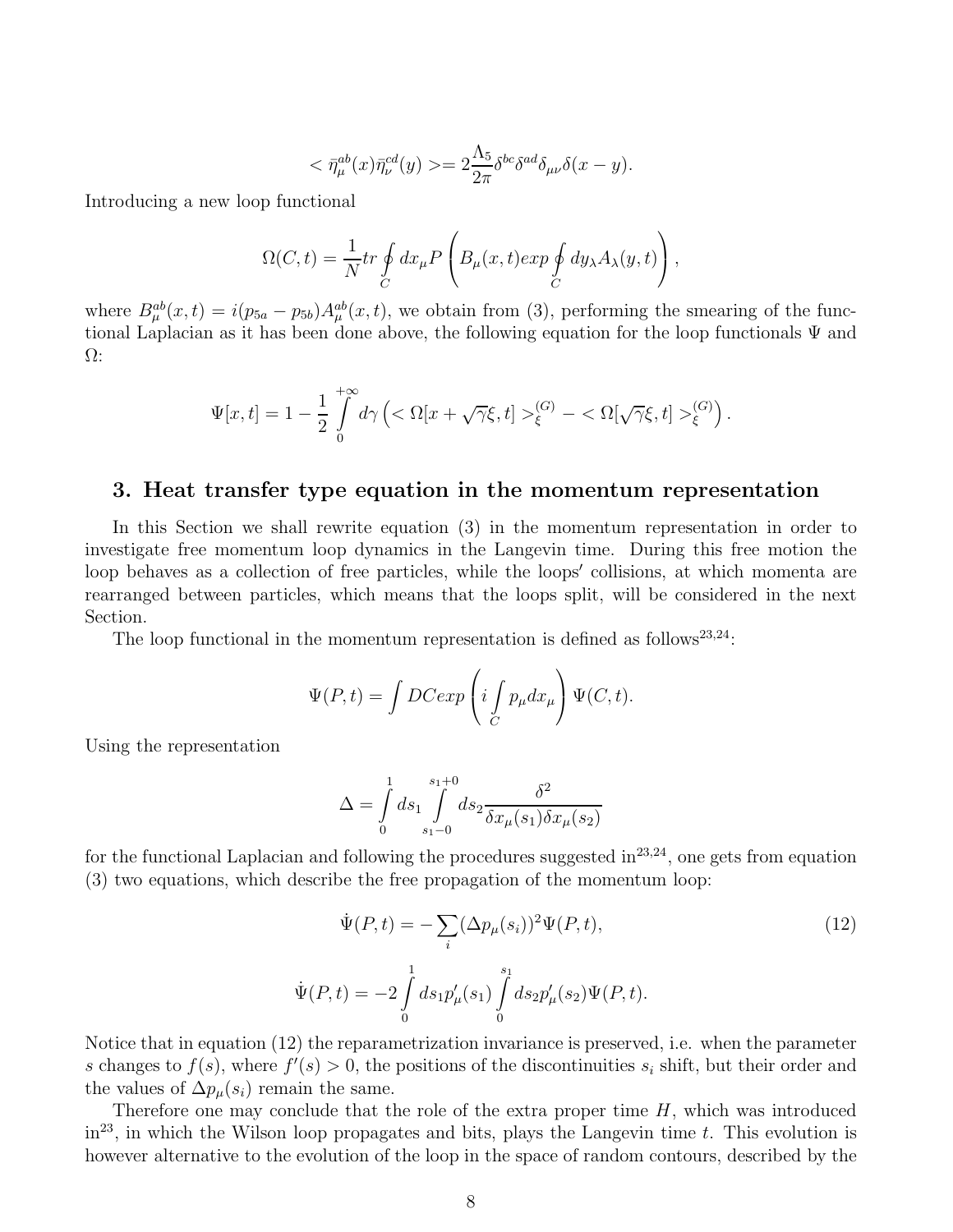supersymmetric quantum mechanics (see the previous Section), where the role of the proper time played the parameter of the contour.

### 4. An equation for the averaged Wilson loops

This Section is devoted to investigation of the equation alternative to equation (3), which will be written for the averaged Wilson loops. It can be derived by averaging both sides of equation (3) over the stochastic noise fields  $\eta^a_\mu$ , which in the physical limit of the Langevin time tending to infinity is equivalent<sup>10,11</sup> to the averaging with the gluodynamics action weight. Therefore in the asymptotical regime  $t \to +\infty$  one may use the equation of motion for the Wilson loop  $\Psi(C, t)$ , which is nothing, but the loop equation in the limit  $N = \infty$ . Thus we obtain the following equation:

$$
\dot{\Phi}(C,t) = \lambda \oint_C dx_\mu \quad v.p. \int_C dy_\mu \delta(x-y) \Phi(C_{xy},t) \Phi(C_{yx},t), \quad t \to +\infty,
$$
\n(13)

where  $\Phi(C, t) = \langle \Psi(C, t \to +\infty) \rangle_{\eta_{\mu}^a}$ , and the principal value integral on the right-hand side of equation (13) implies that we integrate only over those  $y_{\mu}$  's, which are another points of the contour C as the point x. In other words the right-hand side of equation  $(13)$  does not vanish only when the contour C has self-intersections.

As it was already mentioned in the Introduction, this equation does not reproduce the planar graphs since we have neglected insertions of the stochastic noise fields into the Wilson loop in the limit  $N = \infty$ . It should be understood as an asymptotical at t tending to infinity equation for the "classical" Wilson average.

Equation (13) may be generalized to the case of the generating functional  $\mathcal{Z}(C, j) = \frac{1}{N}$  $\delta$  ln $<$ Z $>$  $rac{ln<2>}{\delta J(C)},$ which is also a functional of the source  $j(C) = \frac{J(C)}{N}$ . If N tends to infinity, but the ratio  $\rho = \frac{N_f}{N}$  $\frac{N_f}{N}$  is fixed, which corresponds to the Veneziano topological expansion<sup>25</sup>, generalizing the  $\frac{1}{N}$  expansion, then the source j remains finite. The equation for the functional  $\mathcal{Z}$  reads

$$
\frac{\partial}{\partial t} \mathcal{Z}(C) = \lambda \oint_C dx_\mu \ v.p. \int_C dy_\mu \delta(x - y) \left( N \mathcal{Z}(C_{xy}) \mathcal{Z}(C_{yx}) + \frac{1}{N} \frac{\delta \mathcal{Z}(C_{xy})}{\delta j(C_{yx})} \right) + \n+ \sum_{C'} j(C') \oint_C dz_\mu \partial_\lambda^z \frac{\delta}{\delta \sigma_{\lambda \mu}(z)} \left( N^2 \mathcal{Z}(C) \mathcal{Z}(C') + \frac{\delta \mathcal{Z}(C)}{\delta j(C')} \right).
$$

This is the Schwinger equation in functional derivatives, which describes the evolution of the wave functional of the open string with quarks at the ends (see discussion  $\text{in}^6$ ).

Let us now rewrite equation (13) in the momentum representation. It may be done using the procedure, suggested  $in^{23}$ , and the answer has the form

$$
\dot{\Phi}(P,t) = -2\lambda \int_{0}^{1} ds_2 \frac{\delta}{\delta p_{\mu}(s_2)} \int_{0}^{s_2} ds_1 \frac{\delta}{\delta p_{\mu}(s_1)} \Phi(P^{(1)},t) \Phi(P^{(2)},t), \tag{14}
$$

where  $P^{(1)}$  and  $P^{(2)}$  are the parts of P from  $s_1$  to  $s_2$  and from  $s_2$  to  $s_1$  respectively:

$$
P^{(1)}: p_{\mu}^{(1)}(s) = p_{\mu}((1 - s_{21})s), \ 0 < s < s', \ p_{\mu}^{(1)}(s) = p_{\mu}((1 - s_{21})s + s_{21}), \ s' < s < 1,\tag{15}
$$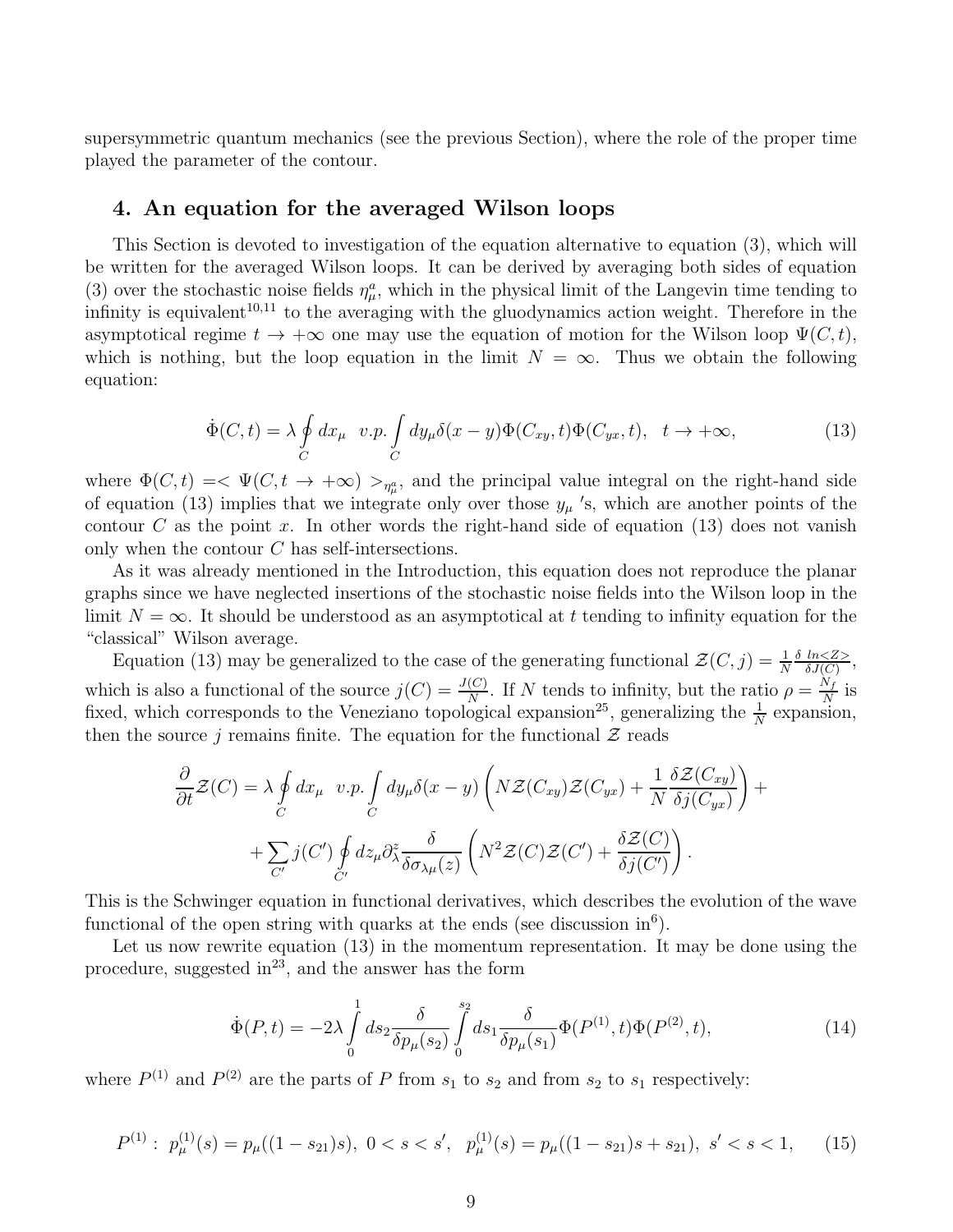$$
P^{(2)}: p_{\mu}^{(2)}(s) = p_{\mu}(s_1 + s_{21}s), \ 0 < s < 1,\tag{16}
$$

where  $s_{21} = s_2 - s_1, s' = \frac{s_1}{1-s}$  $\frac{s_1}{1-s_{21}}$ .

Equation (14) describes the vertex of the splitting of the loop into two loops  $P \to P^{(1)} + P^{(2)}$ , so that the momentum  $p_{\mu}(s)$  of the initial loop is distributed between these two new loops according to the formulae  $(15)$  and  $(16)$ . As was discussed in<sup>23</sup>, at every splitting the effective number of degrees of freedom per loop diminishes, so that if one approximates the initial loop by a polygon, the number of vertices of each of the polygons, approximating the loops after the splitting, will be smaller. At each splitting of the loop the function  $p_\mu(s)$  smothers, and the derivative  $p'_\mu(s)$ decreases. Finally the loop, propagating in the Langevin time and splitting during this process, runs out of degrees of freedom and reduces to the point in the momentum space  $p_{\mu}(s) = p_{\mu} = const.$ 

Our next aim is to apply to equation (13) the nonabelian Stokes theorem and the cumulant expansion. After that using the bilocal approximation<sup>13,14,15</sup>, we shall derive the equation for the bilocal correlator, whose Kronecker structure will be supposed to be given. To this end we perform an ultraviolet regularization of equation  $(13)$ , exploiting the method, suggested in<sup>26</sup>, where this procedure was done with the help of the heat-kernel regularized Langevin equation. The regularized version of equation (13) has the form

$$
\dot{\Phi}(C,t) = \lambda \oint_C dx_\mu \oint_C dy_\mu \int_x^y Dr \exp\left(-\frac{1}{4} \int_0^{\Lambda^{-2}} ds \dot{r}^2(s)\right) \Phi(C_{xy}r_{yx},t) \Phi(C_{yx}r_{xy},t),\tag{17}
$$

where  $r(0) = x$ ,  $r(\Lambda^{-2}) = y$ , and the momentum cut-off  $\Lambda$  may be taken for example to be of the order of the inverse correlation length of the vacuum<sup>15</sup>  $T_g \simeq 0.2 fm : |\Lambda| \sim \frac{1}{T_g}$ . However in what follows we shall use as a momentum cut-off  $\frac{1}{\sqrt{2}}$  $\overline{t}$ .

It is known<sup>27</sup> that in the stochastic quantization of gauge theories it is not necessary to add a gauge-fixing term into the Langevin equation, since direct iterations in powers of the coupling constant without introducing ghost fields yield the same results as the Faddeev-Popov perturbation theory, because the Langevin time  $t$  takes the role of a gauge parameter. If one fixes  $t$ , calculates gauge-invariant quantities and then goes to the physical limit  $t \to +\infty$ , all the lineary divergent in  $t$  terms will cancel each other in the same way as the terms, depending on the gauge parameter in the framework of the usual approach.

Therefore our choise of the momentum cut-off looks natural from the point of view of the general principa of the stochastic quantization method. If we now integrate equation (17) by the Langevin time, analitically continuing both sides down from the asymptotics  $t \to +\infty$ , then the obtained equation yields the expression for the second order one-gluon-exchange diagram in the perturbation theory in the nonperturbative gluodynamics vacuum<sup>14</sup>, where gluonic propagator is written in the Feynman-Schwinger path integral representation, and the role of the Schwinger proper time plays the Langevin time. This perturbative gluon propagates along a regulator path  $r_{xy}$ , dividing the surface, swept by the nonperturbative gluodynamics string, into two pieces.

Equation (17) is defined on the space of closed smooth contours, and therefore one can apply to it the nonabelian Stokes theorem and the cumulant expansion, after which the integral over the regulator paths, standing on the right-hand side of this equation, yields the amplitude of propagation of a free gluon. Let us vary both sides of equation (17), to which we applied the cumulant expansion in the bilocal approximation, by the element of the surface, lieing on the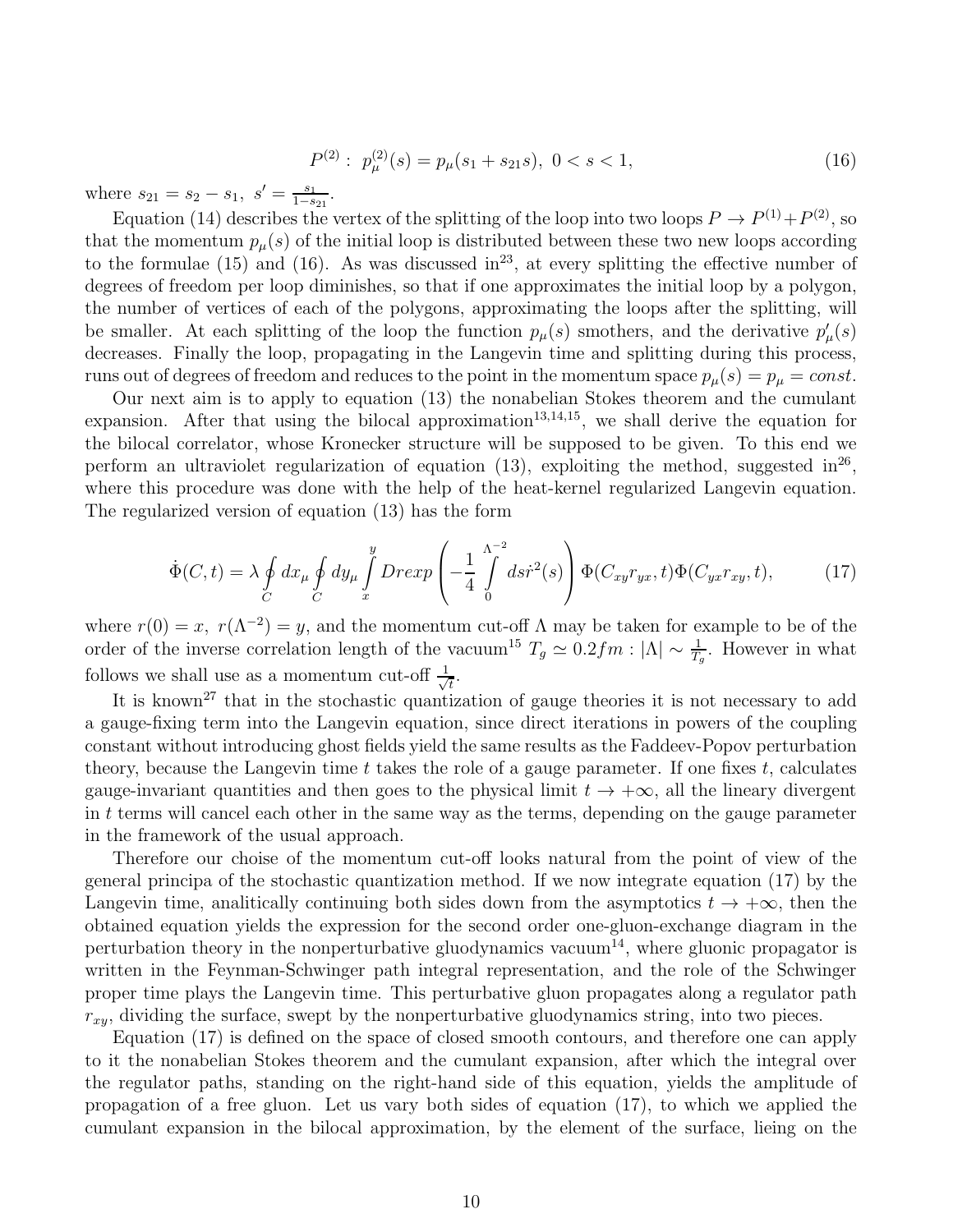contour C, and suppose for simplicity that the bilocal correlator has the only one Kronecker structure:

$$
\langle F_{\mu\nu}(x,t)\phi(\Gamma_{xy},t)F_{\lambda\rho}(y,t)\phi(\Gamma_{yx},t)\rangle=\frac{\hat{1}}{N}(\delta_{\mu\lambda}\delta_{\nu\rho}-\delta_{\mu\rho}\delta_{\nu\lambda})D((x-y)^2,t),
$$

where  $\Gamma_{xy}$  and  $\Gamma_{yx}$  are some contours. Then we get the following equation for the correlation function D:

$$
\int_{S} d\sigma_{\lambda\rho}(x_2) D((x_1 - x_2)^2, t) = \frac{g^2}{8\pi^2} \frac{\delta}{\delta \sigma_{\lambda\rho}(x_1)} \oint_C dx_\mu \oint_C dy_\mu \frac{e^{-\frac{(x-y)^2}{4t}}}{(x-y)^2},
$$

where the point  $x_1$  belongs to the contour C, the surface S is bounded by this contour, and the initial condition  $D(x^2, 0) = 0$  is implied.

#### 5. Conclusion

In this paper we applied the stochastic quantization method to derivation of the equations for Wilson loops in the  $N = \infty$  limit. There are two types of equations: first is the heat transfer type equation (3), which is true for arbitrary values of the Langevin time. This is the evolutionary equation for the non-averaged Wilson loop. It was derived in Section 2 and then generalized to the case of the generating functional for the Wilson loops. After that, applying the smearing procedure to the functional Laplacian which stands on the right-hand side of this equation, we reduced the problem to the Volterra type-II integral equation (by the Langevin time) and established its connection with the problem of random closed paths. The latter occured to be described by the supersymmetric quantum mechanics of a particle in a heat bath, where the role of the proper time played the parameter of a contour. Therefore the dynamics of the system of random contours is governed by the forward and backward Fokker-Planck Hamiltonians.

The quenching prescription may be applied to the obtained equation only in the Langevin time direction, since in the momentum representation the Wilson loop possesses discontinuities. The equation for the Wilson loop of the Quenched Master Field is presented at the end of Section 2.

In Section 3 the heat transfer type equation was investigated in the momentum representation, and two alternative equations, describing the free propagation of the non-averaged Wilson loop in the Langevin time, were derived.

In Section 4 an alternative equation for the averaged Wilson loops, which was also true in the limit  $N = \infty$  but in the asymptotical regime of the large values of the Langevin time t, was derived and generalized to the case of the generating functional for the Wilson averages. This equation for the averaged Wilson loops, while rewritten in the momentum representation, describes splitting of the loop during its propagation in the Langevin time. At these splittings the loop loses its degrees of freedom and finally shrinks to a point in the momentum space.

Then in order to apply to the equation in the coordinate representation the nonabelian Stokes theorem and the cumulant expansion and derive the equation for the bilocal cumulant, we regularized this equation, using the method suggested in<sup>26</sup>, after which, choosing for the momentum cut-off  $\frac{1}{\sqrt{2}}$  $\frac{1}{t}$  and integrating over t, one may recognize in the obtained expression the one-gluonexchange diagram<sup>14</sup>, contributing to the averaged Wilson loop. Applying to the both sides of this equation the nonabelian Stokes theorem and the cumulant expansion and assuming that the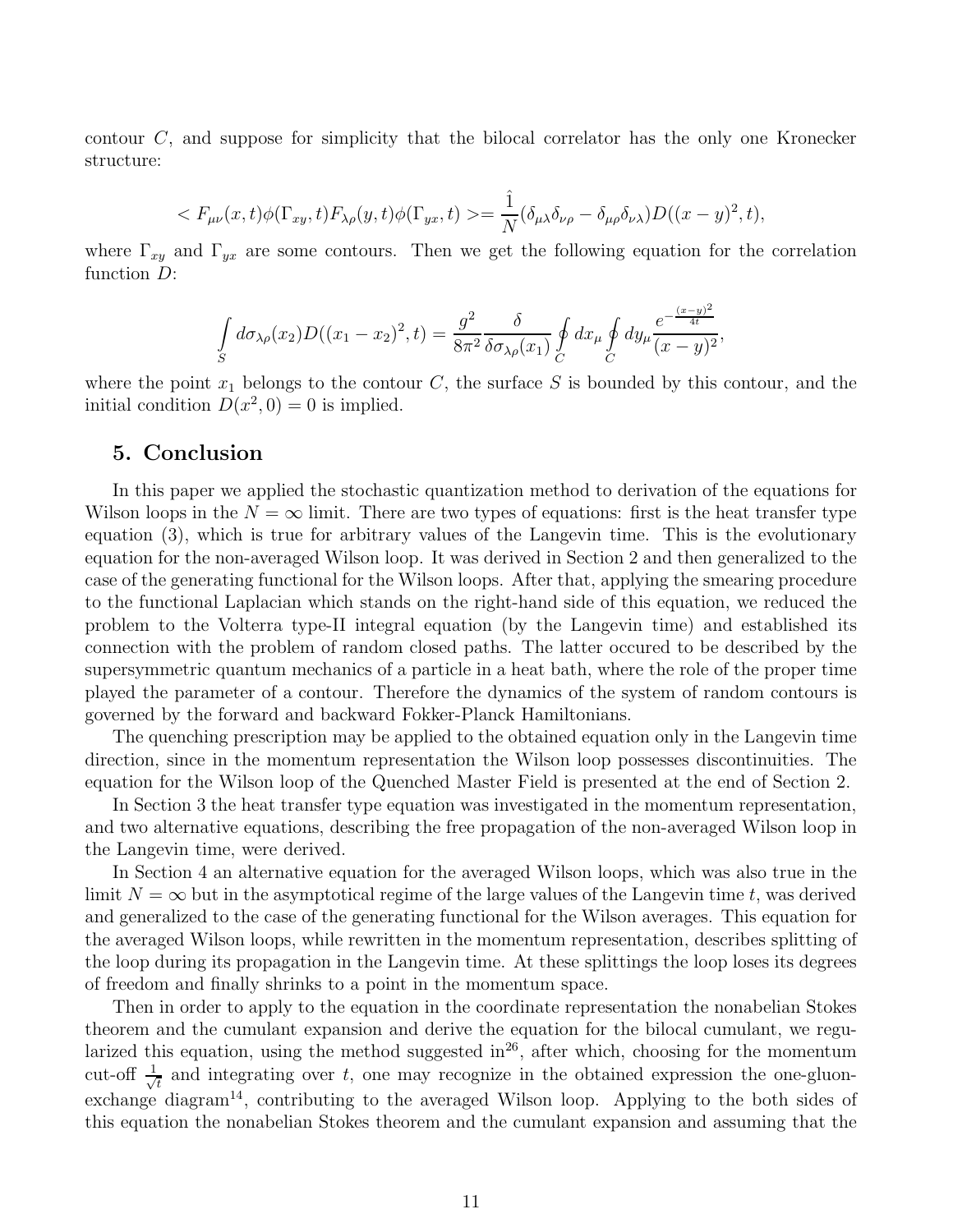bilocal correlator had a given Kronecker structure, we obtained the equation for the corresponding coefficient function.

# 6. Acknowledgements

I am grateful to Professors Yu.M.Makeenko and Yu.A.Simonov for useful discussions and to the theory group of the Quantum Field Theory Department of the Institut für Physik of the Humboldt-Universität of Berlin for kind hospitality. The work is supported by Graduiertenkolleg Elementarteilchenphysik, Russian Fundamental Research Foundation, Grant No.96-02-19184, DFG-RFFI, Grant 436 RUS 113/309/0 and by the INTAS, Grant No.94-2851.